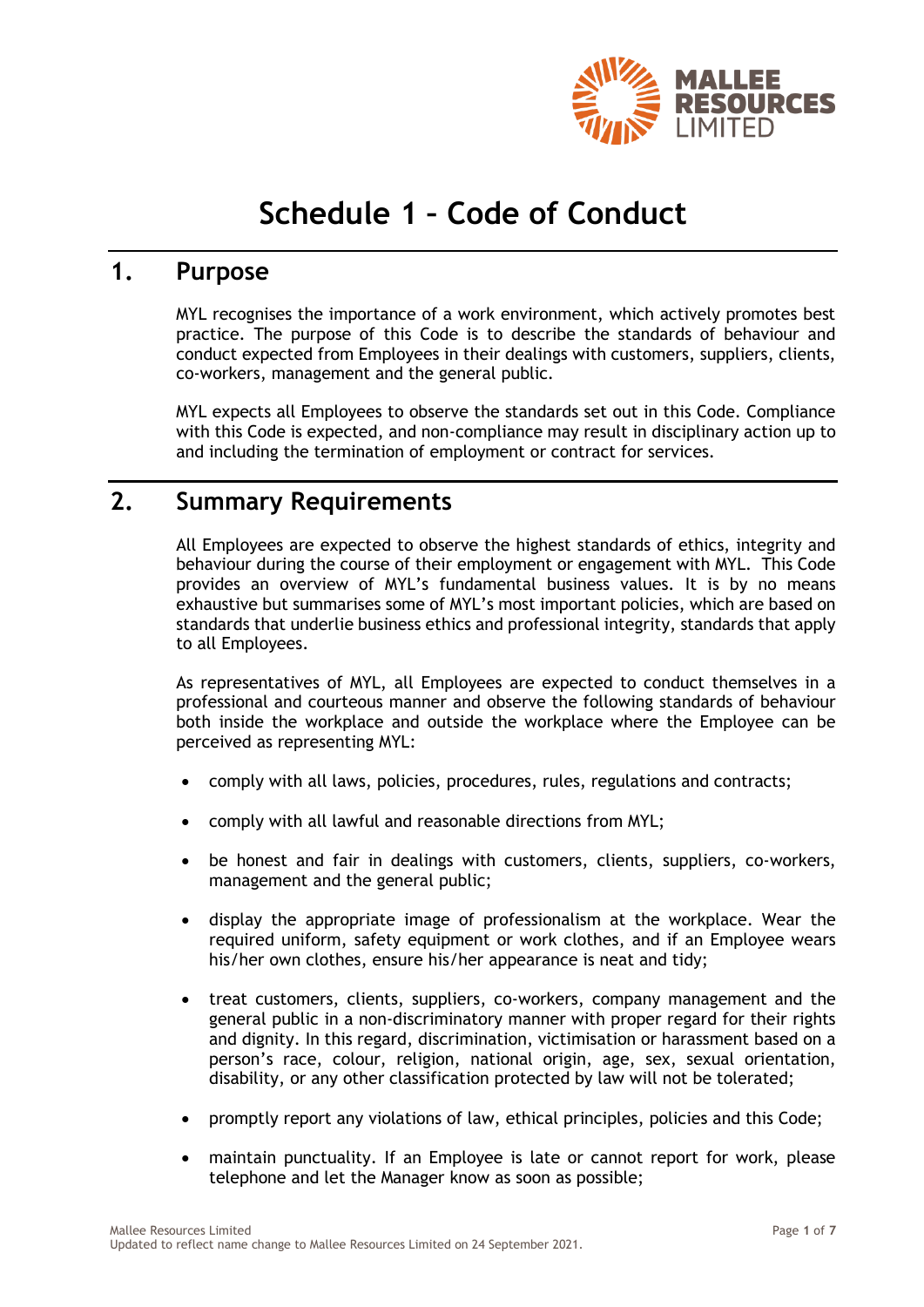

- do not use work time for private gain. If an Employee is required to leave the work premises for personal reasons, they should advise his/her Manager well in advance;
- MYL has a legitimate interest in the private activities of Employees where such activities may bring disrepute upon MYL in its relationships with customers, clients, suppliers, and the general public at large and may possibly bring the Employee's fitness for continued employment or to provide services into question;
- maintain and develop the knowledge and skills necessary to carry out duties and responsibilities;
- observe health and safety policies and obligations, and co-operate with all procedures and initiatives taken by MYL in the interests of health and safety;
- be truthful in all dealings with persons encountered at the workplace. Employees must not make false or misleading declarations during the performance of their duties or when providing services on behalf of MYL. A declaration can be considered to be misleading if information is omitted or presented in a manner that enables a misleading view of the situation to be formed. This including failure to comply with reporting requirements and falsifying records and other documents;
- refrain from any form of conduct which may cause any reasonable person unwarranted offence or embarrassment or give rise to the reasonable suspicion or appearance of improper conduct or biased performance;
- not act for an improper or ulterior purpose to the detriment (whether perceived or actual) of MYL;
- employees must not abuse the advantages of their position for private purposes or solicit or accept any gift (other than an incidental gift) or benefit in connection with their employment or engagement which might compromise, or be seen to compromise their integrity or MYL's reputation;
- respect MYL's ownership of all of its property including but not limited to funds, equipment, supplies, books, records and confidential information (however described);
- maintain during employment with MYL and after the termination of employment, the confidentiality of any information, records or other materials acquired during the employment with MYL;
- while employed at MYL, not accept any employment with another organisation that is a supplier or competitor of MYL, or any other employment that is in conflict with your position at MYL;
- not make any unauthorised statements to the media about MYL's business (requests for media statements should be referred to the line Manager);
- do not fight in the workplace;
- do not use inappropriate language in the workplace;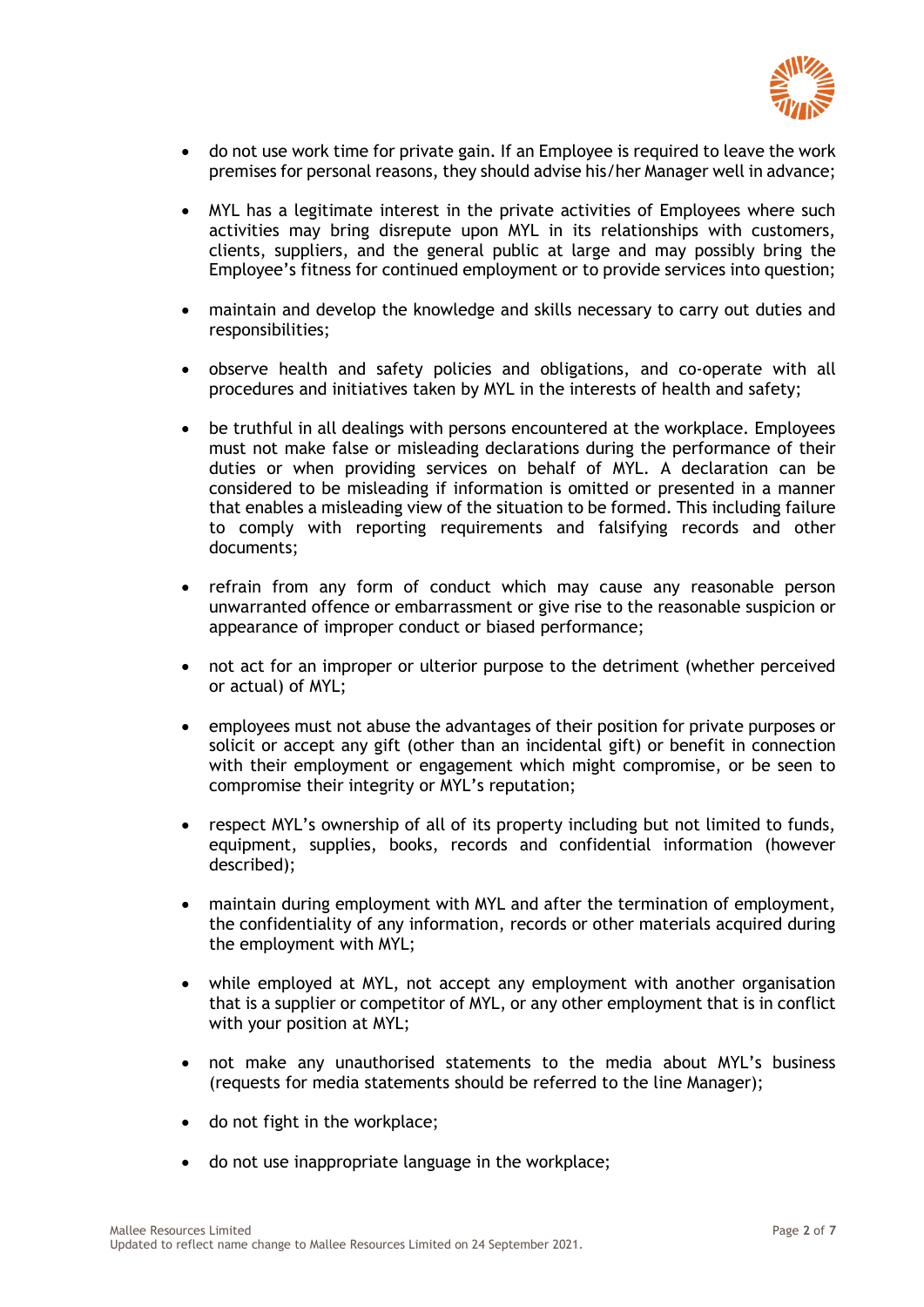

- never report for work in circumstances where there is a risk that you could be affected by or 'under the influence' of illicit drugs or alcohol (e.g. if you have ingested or otherwise taken drugs or alcohol the night before or in the period leading up to your next work period). If an Employee is taking prescription medication that may impact on his/her fitness for work, they must inform his/her Manager at the commencement of his/her working day. Employees may be required to produce medical evidence to prove their medication does not affect their capacity to perform their duties in a safe manner without harm to themselves or others;
- do not smoke during working hours unless it is during prescribed breaks and within designated areas.

## **3. Accountabilities**

#### **3.1 Managers and supervisors**

Managers, supervisors and superintendents are responsible and accountable for:

- (a) undertaking their duties and behaving in a manner that is consistent with the provisions of the Code of Conduct;
- (b) the effective implementation, promotion and support of the Code of Conduct in their areas of responsibility; and
- (c) ensuring employees under their control understand and follow the provisions outlined in the Code of Conduct.

#### **3.2 Employees**

All employees are responsible for:

- (a) undertaking their duties in a manner that is consistent with the provisions of the Code of Conduct;
- (b) reporting suspected corrupt conduct; and
- (c) reporting any departure from the Code of Conduct by themselves or others.

## **4. Conflict of Interest**

Potential for conflict of interest arises when it is likely that you could be influenced, or it could be perceived that you are influenced by a personal interest when carrying out your duties. Conflicts of interest that lead to biased decision making may constitute corrupt conduct.

- (a) Some situations that may give rise to a conflict of interest include situations where you have:
- (b) financial interests in a matter MYL deals with or you are aware that your friends or relatives have a financial interest in the matter;
- (c) directorships/management of outside organisations;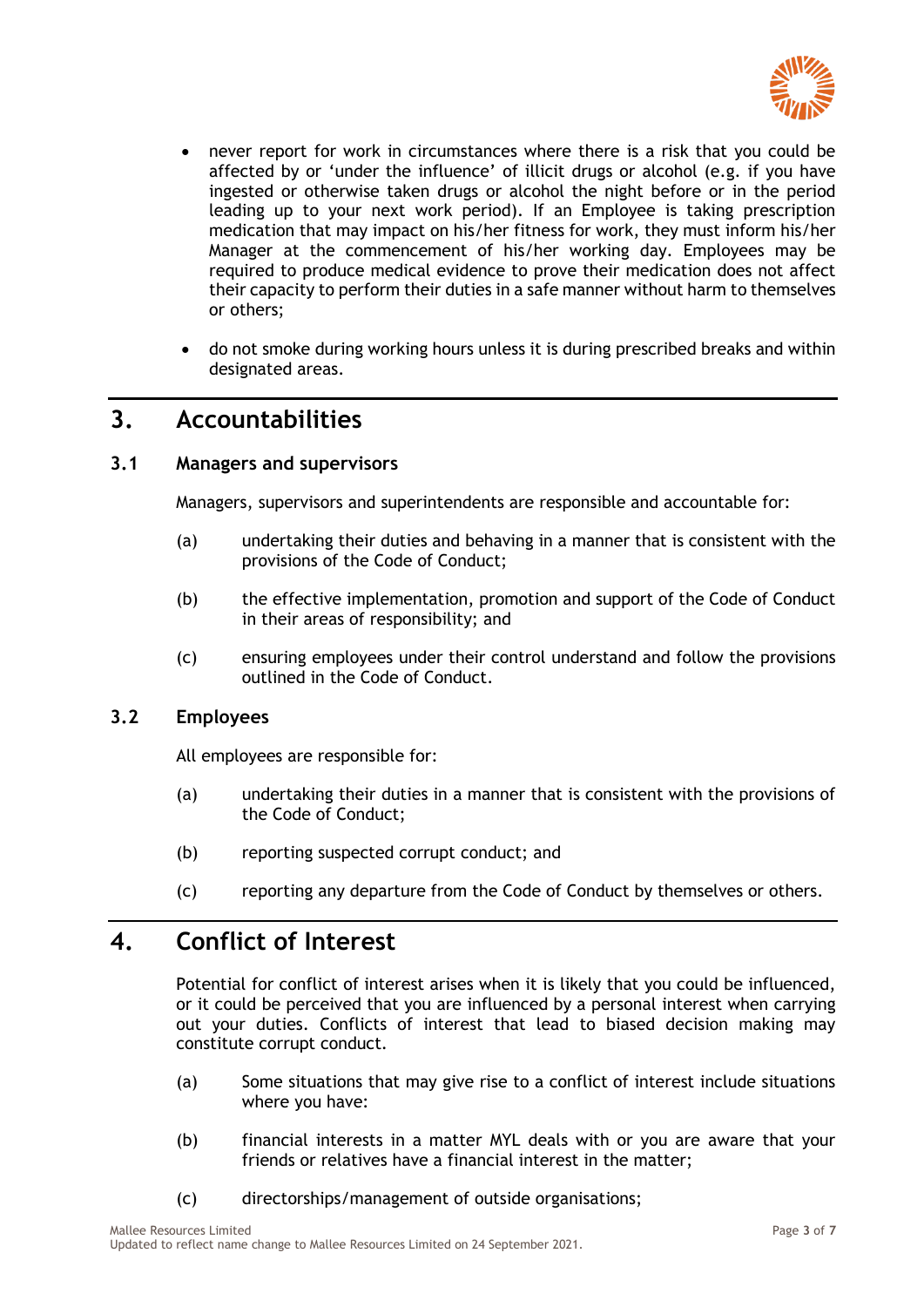

- (d) membership of boards of outside organisations;
- (e) personal relationships with people MYL is dealing with which go beyond the level of a professional working relationship;
- (f) secondary employment, business, commercial, or other activities outside of the workplace which impacts on your duty and obligations to MYL;
- (g) access to information that can be used for personal gain; and
- (h) offer of an inducement.

You may often be the only person aware of the potential for conflict. It is your responsibility to avoid any conflict from arising that could compromise your ability to perform your duties impartially. You must report any potential or actual conflicts of interest to your manager.

If you are uncertain whether a conflict exists, you should discuss that matter with your manager and attempt to resolve any conflicts that may exist.

You must not submit or accept any bribe, or other improper inducement. Any such inducements are to be reported to your manager.

## **5. Public and Media Comment**

Individuals have a right to give their opinions on political and social issues in their private capacity as members of the community, subject to the provisions of this Code which relate to activities which have or may have the effect of bringing MYL into disrepute.

- (a) Employees must not make official comment on matters relating to the Company unless they are:
	- (i) authorised to do so by the Chairman or MD/CEO; or
	- (ii) giving evidence in court; or
	- (iii) otherwise authorised or required to by law.
- (b) Employees must not release unpublished or privileged information unless they have the authority to do so from the Chairman or MD/CEO.
- (c) The above restrictions apply except where prohibited by law, for example in relation to "whistleblowing".

## **6. Use of Company Resources**

Requests to use MYL resources outside core business time should be referred to management for approval.

If employees are authorised to use Company resources outside core business times they must take responsibility for maintaining, replacing, and safeguarding the property and following any special directions or conditions that apply.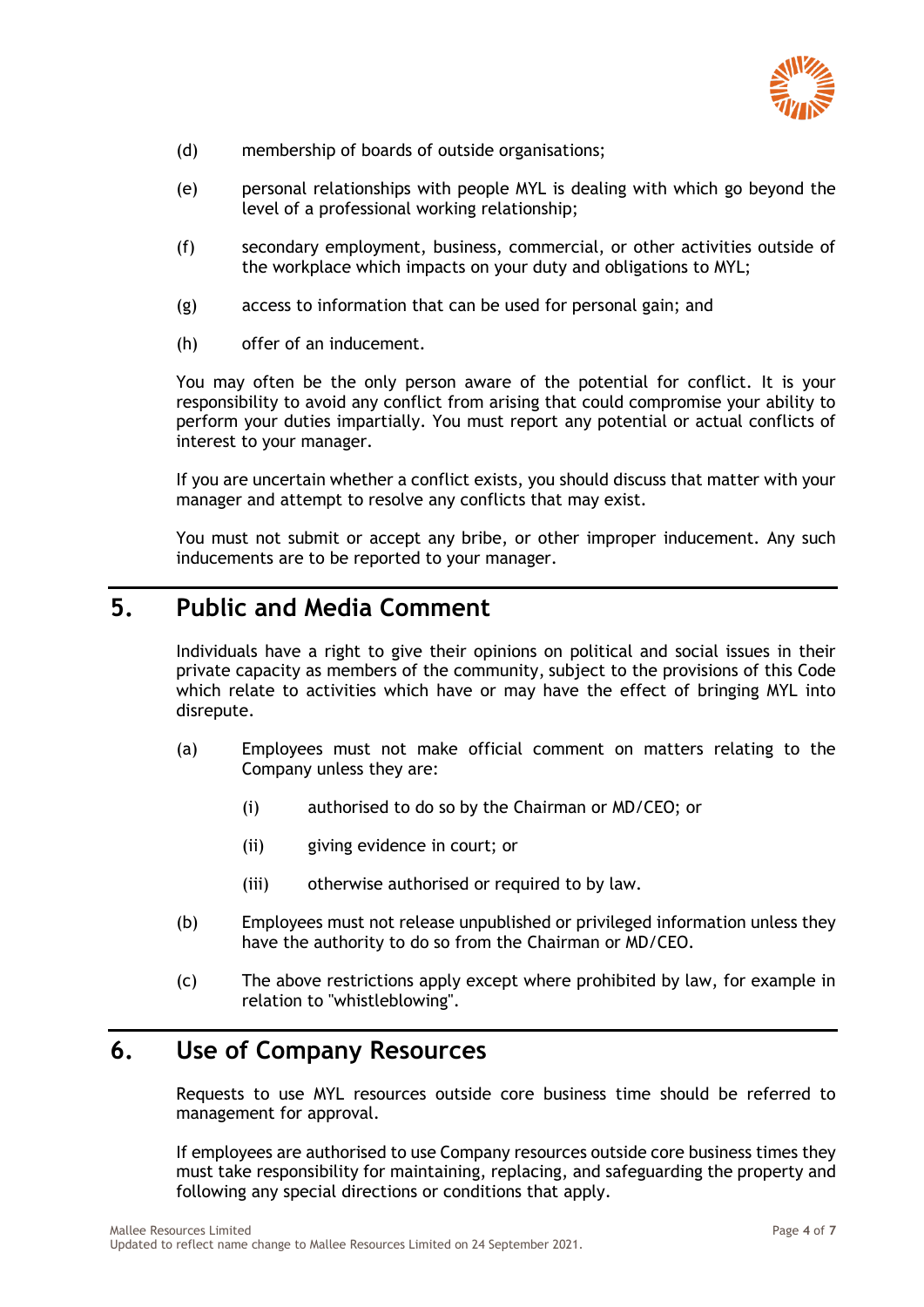

Employees using Company resources without obtaining prior approval could face disciplinary and/or criminal action. Company resources are not to be used for any private commercial purposes.

## **7. Security of Information**

Employees are to make sure that confidential and sensitive information cannot be accessed by unauthorised persons. Sensitive material should be securely stored overnight or when unattended. Employees must ensure that confidential information is only disclosed or discussed with people who are authorised to have access to it. It is considered a serious act of misconduct to deliberately release confidential documents or information to unauthorised persons, and may incur disciplinary action including termination.

## **8. Intellectual Property/ Copyright**

Intellectual property includes the rights relating to scientific discoveries, industrial designs, trademarks, service marks, commercial names ad designations, and inventions and is valuable to the Company.

The Company is the owner of intellectual property created by employees in the course of their employment unless a specific prior agreement has been made. Employees must obtain written permission to use any such intellectual property from the MYL Company Secretary before making any use of that property for purposes other than as required in their role as employee.

## **9. Discrimination and Harassment**

Employees must not harass, discriminate, or support others who harass and discriminate against colleagues or members of the public on the grounds of sex, pregnancy, marital status, age, race (including their colour, nationality, descent, ethnic or religious background), physical or intellectual impairment, homosexuality or transgender.

Such harassment or discrimination may constitute an offence under legislation. Managers should understand and apply the principles of Equal Employment Opportunity. Disciplinary action up to and including dismissal will be taken in the event of any employee participating in harassment.

## **10. Corrupt Conduct**

Corrupt conduct involves the dishonest or partial use of power or position which results in one person/group being advantaged over another. Corruption can take many forms including, but not limited to:

- (a) official misconduct;
- (b) bribery and blackmail;
- (c) unauthorised use of confidential information;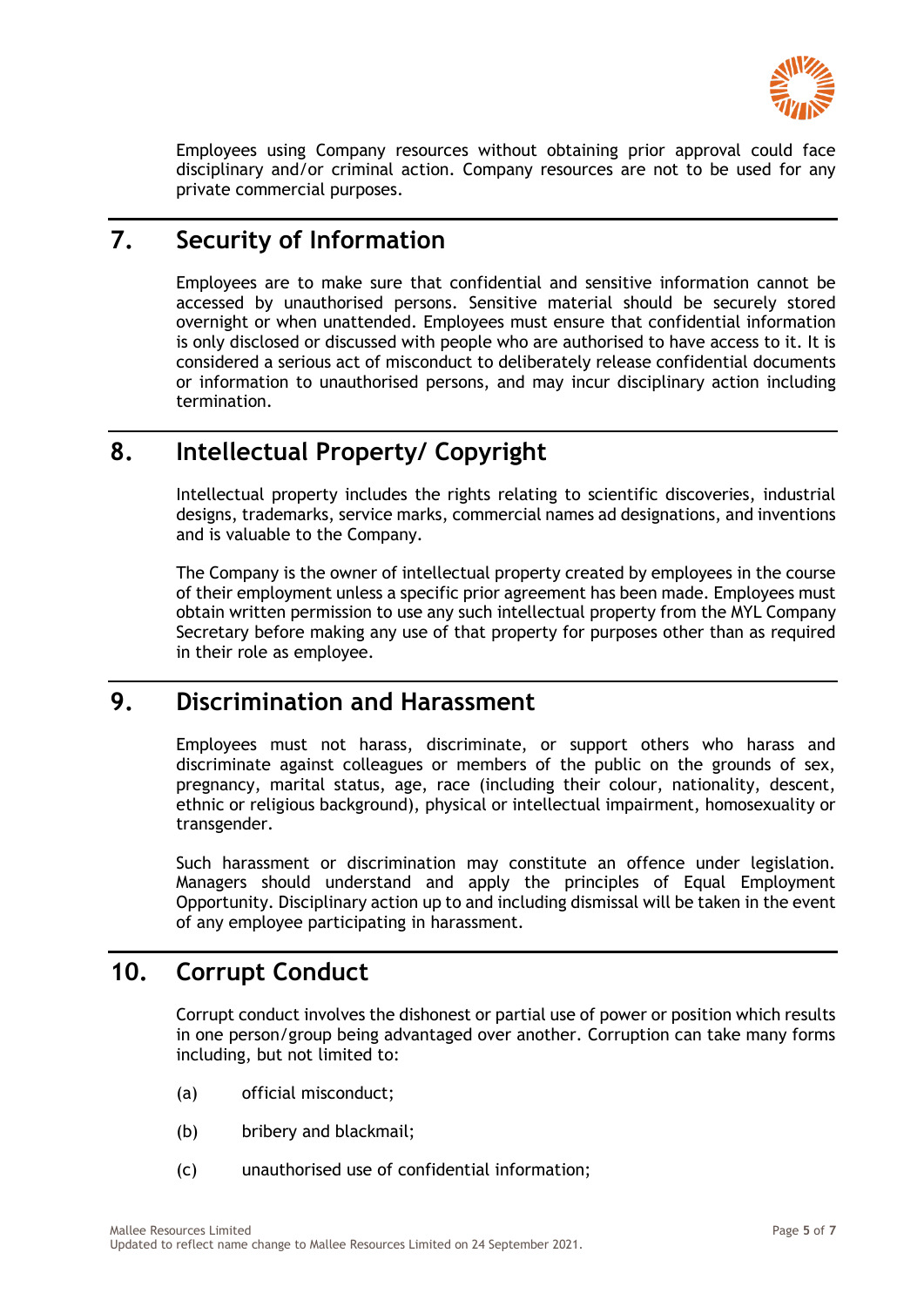

- (d) fraud; and
- (e) theft.

Corrupt conduct will not be tolerated by the Company. Disciplinary action up to and including dismissal may be taken in the event of any employee participating in corrupt conduct.

## **11. Occupational Health and Safety**

It is the responsibility of all employees to act in accordance with occupational health and safety legislation, regulations and policies applicable to their respective organisations and to use security and safety equipment provided.

Specifically all employees are responsible for safety in their work area by:

- (a) following the safety and security directives of management;
- (b) advising management of areas where there is potential problem in safety and reporting suspicious occurrences; and
- (c) minimising risks in the workplace.

### **12. Legislation**

It is essential that all employees comply with the laws and regulations of the countries in which we operate. Violations of such laws may have serious consequences for the Company and any individuals concerned. Any known violation must be reported immediately to management.

### **13. Fair Dealing**

The Company aims to succeed through fair and honest competition and not through unethical or illegal business practices. Each employee should endeavour to deal fairly with the Company's suppliers, customers and other employees.

## **14. Insider Trading**

All employees must observe the Company's "Securities Trading Policy". In conjunction with the legal prohibition on dealing in the Company's securities when in possession of unpublished price sensitive information, the Company has established specific time periods when Directors, management and employees are permitted to buy and sell the Company's securities.

## **15. Responsibilities to Investors**

The Company strives for full, fair and accurate disclosure of financial and other information on a timely basis.